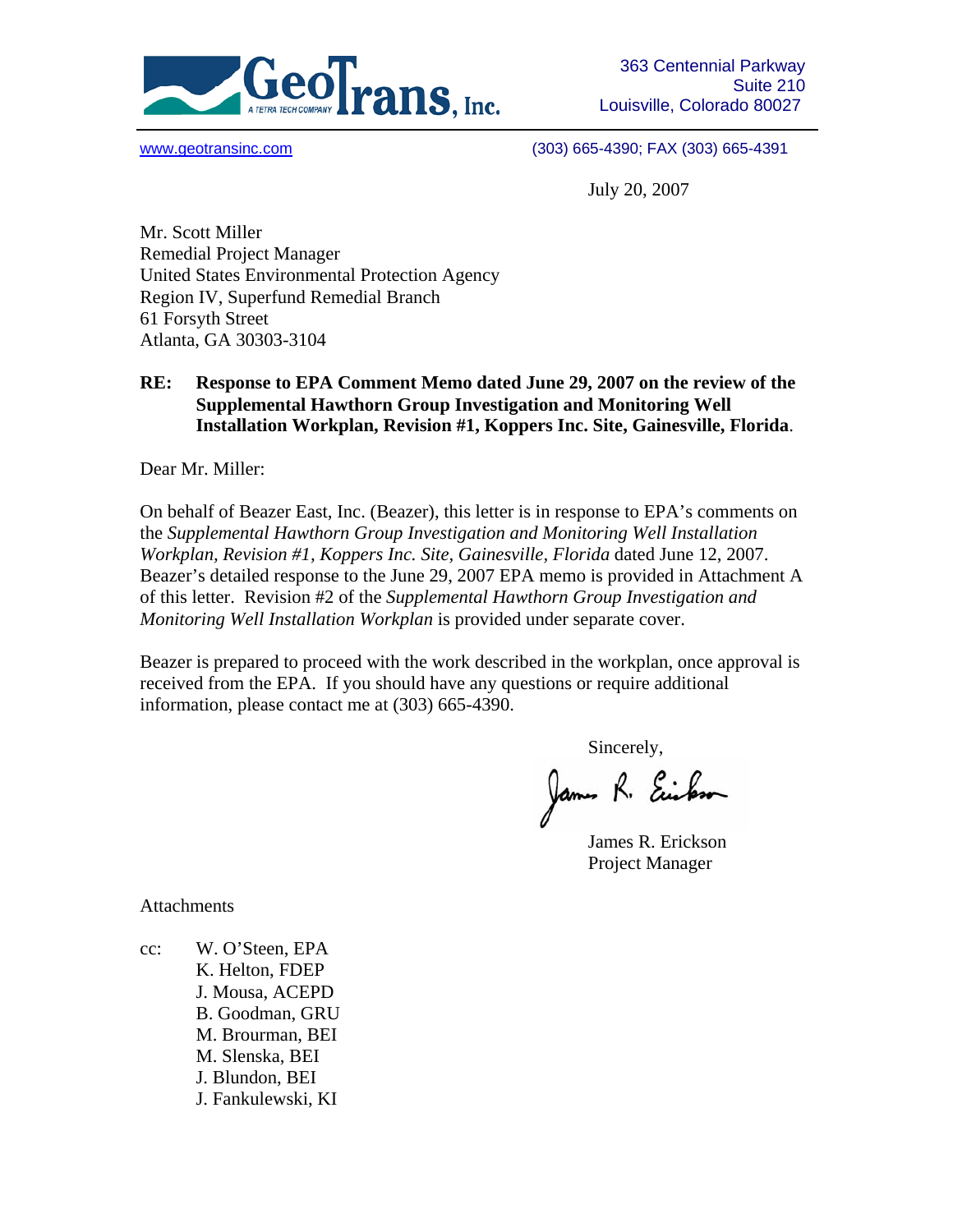## **Attachment A**

## **Response to EPA Comment Memo dated June 29, 2007 on the review of the Supplemental Hawthorn Group Investigation and Monitoring Well Installation Workplan, Revision #1, Koppers Inc. Site, Gainesville, Florida.**

**Comment 1:** *EPA requests that to assure that no contamination in the upper Hawthorn has potentially migrated to the west of the identified area of significant upper Hawthorn contamination, that a field screening technique or techniques should be proposed and implemented for evaluating the potential for significant organic contamination in the entire drilled sections at the four proposed lower Hawthorn well borings to be completed at and west of the western Koppers property boundary. Section 3.1 states that core will be monitored for observable creosote impacts. However, the plan also needs to specify that other potential organic contaminants will be monitored via field observations (I recommend PID analysis of bagged core samples with readings taken through the intact sample bags immediately after core retrieval in order to assure minimal volatilization of the core). The instrument used should be capable of detecting naphthalene and benzene. A suggested procedure to follow is the EPA Environmental Response Team standard operating procedure #2114 for PID (reference available online at the address http://www.ert.org/mainContent.asp?section=Products&subsection=List). Samples should be tested at multiple locations in the core retrieval bag to provide comprehensive characterization of the core samples.*

*Such information should provide assurance that significant organic contamination is not present at depths shallower than the completion intervals for the four lower Hawthorn group wells near the western Koppers boundary. This comment has general applicability to all of the new Hawthorn well locations. It may be useful for correlating specific field PID readings from core samples to the associated contaminant concentrations that will be observed in ground-water samples from the new Hawthorn monitoring wells. This information would provide a better basis for deciding if PID readings from upper Hawthorn core samples taken from the western lower Hawthorn well soil borings warrant any upper Hawthorn monitoring in those western well locations.* 

**Response:** We concur with this comment. As part of our standard operating procedures for the installation of monitoring wells at this Site, we will perform PID measurements on all cores and document the measurements in our field log book. In addition, we will perform these measurements as detailed in the SOP referenced in this comment. Text in Section 3.1 has been modified to address this comment.

**Comment 2:** *Regarding the Section 2.2.1 discussion of the location of well pair HG-26S and HG-26D, I believe these wells will be located upgradient of the former Cabot Carbon process area, rather than downgradient of that area. Perhaps the intention of the writer was to either indicate the wells would be downgradient of the former Koppers process area, or upgradient of the former Cabot Carbon process area.* 

**Response:** The text in Section 2.2.1 has been amended for clarification.

**Comment 3:** *The statement about potential low level impacts Site impacts at HG-4S (bottom of* 

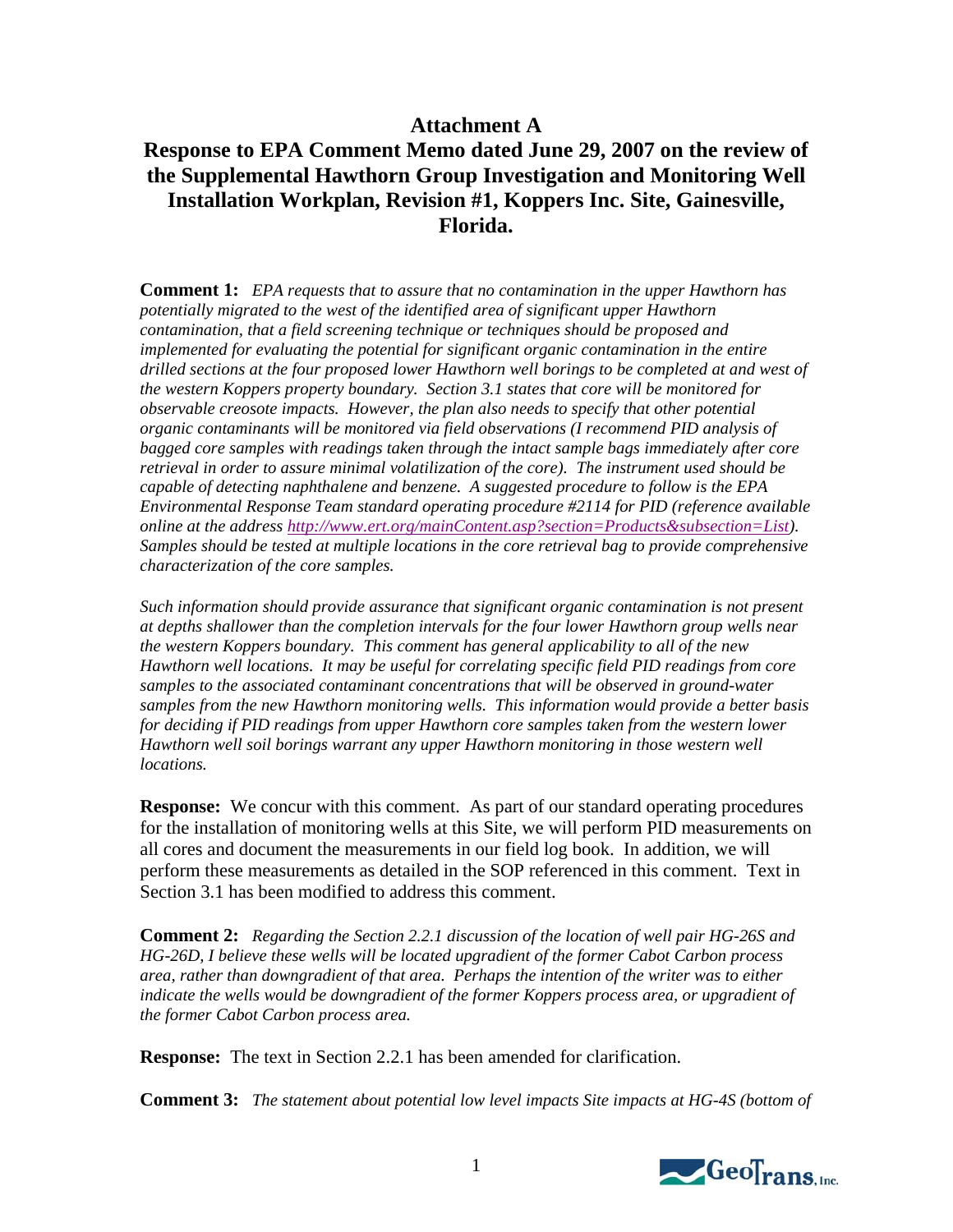*page 4; top of page 5) does not correctly characterize EPA's statement about contamination in samples from that monitoring well. EPA does not consider the HG-4S contamination "potential", nor is the HG-4S contamination considered to be "low-level." The text needs to be changed to just state that the letter indicates impacts have been observed in the HG-4S samples.*

**Response**: The words "potential low-level" have been deleted from the sentence at the bottom of page 4.

**Comment 4:** *The absence of impacts at well ITF-3 makes moot the statements in the last paragraph of Section 2.2.1. Regardless of that point, if there were impacts in samples from this well, it is not a certainty that such impacts would be the responsibility of Cabot Carbon, as current data does not clearly indicate that any ITF-3 impacts would be attributable to only Cabot Carbon or potentially to either Cabot or Koppers.*

**Response:** The second sentence has been deleted in the last paragraph of Section 2.2.1

**Comment 5:** *In the Section 2.2.2 discussion of proposed additional Hawthorn well HG-22D, the text would be improved if a brief statement was added about what the Geiersbach well is (an abandoned upper Floridan aquifer private water-supply well near the Koppers western property boundary).*

**Response:** As requested, a brief statement has been added about the Geiersbach well in Section 2.2.2.

**Comment 6:** *Section 3.1, "Western Off-Site and On-Site Wells", page 8, proposes the wells be drilled without an isolation casing separating the surficial aquifer from the upper Hawthorn. This proposal is acceptable, unless field monitoring data from boreholes drilled for these wells indicates there is some potentially significant contamination residing in the surficial aquifer at such locations. If there are indications of NAPL or otherwise highly contaminated soils at these locations, appropriate steps should be taken to assure that such contamination is not transferred to the Hawthorn, to the extent possible.*

**Response:** We concur with this comment.

**Comment 7:** *Concerning Section 3.5 on page 10, it would be useful to sample some existing Hawthorn monitoring wells, concurrently with sampling the proposed new Hawthorn wells. It*  has been several years since the existing Hawthorn wells have been sampled, and in some of *those wells, prior concentrations of some contaminants of potential concern were showing sizeable fluctuations and potential trends that need further evaluation (e.g. HG-6D) It would be most useful to sample existing wells where there have been sizeable fluctuations in water quality, and wells where prior results indicated contamination of concern and that are either more or less upgradient from the new proposed Hawthorn wells or that are on the Koppers property boundary. Suggested existing wells that should be sampled concurrently with the newly installed Hawthorn wells include HG-6S/6D, HG-4S/4I/4D, HG-2D, and HG-5D. This recommendation assumes that other Hawthorn wells close to the identified principal contaminant source areas still monitor highly contaminated ground water. Resampling of such wells would therefore only confirm that highly contaminated ground water characterizes the upper and lower Hawthorn in the core of all such principal contaminant source areas. If this conclusion is disputed, then any such wells can also be resampled to confirm current conditions.*